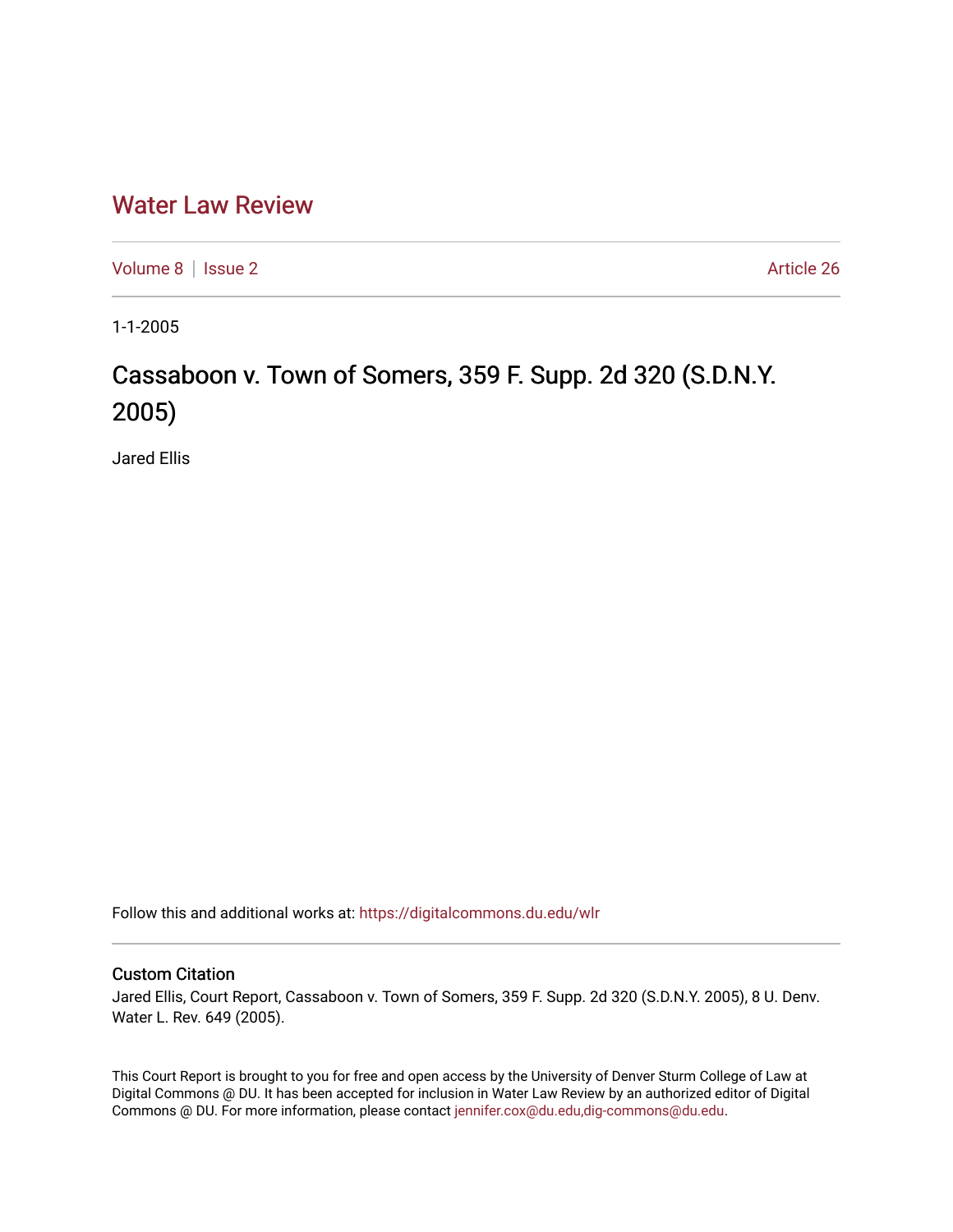The court dismissed the suit against the Corps because American Rivers failed to provide proper notification under the ESA. American Rivers' notice of intent letter and complaint alleged different claims and failed to provide adequate notice. Thus, the court found it had no jurisdiction over the claim.

The court also dismissed American Rivers' claim that FWS failed to properly implement the 2003 BiOp. Although the Corps initially increased flow levels, the Corps subsequently reduced water flow to previous levels because of heavy rains. Thus, the court concluded the case was moot because American Rivers had no injury at the time of litigation.

The also court found it lacked jurisdiction to decide the ESA claim against the Corps, due to American Rivers' faulty notice letter. Additionally, the court held the claim against FWS regarding implementation of the alternative was moot. Thus, the court granted summary judgment for FWS and the Corps and dismissed American Rivers' complaint without prejudice.

*Kathryn Garner*

Cassaboon **v. Town of Somers, 359 F. Supp. 2d 320 (S.D.N.Y. 2005)** (holding a town's issuance of a permit allowing individuals to connect their home to a local water district did not authorize excavation of a right of way and, therefore, did not violate procedural or substantive due process, affect a taking or condemnation, or violate first amendment rights).

John and Barbara Ann Cassaboon ("the Cassaboons") filed suit in the United States District Court for the Southern District of New York against the Town of Somers ("Town") and Stephen and Marie Danko ("the Dankos") alleging violations of multiple federal rights. Specifically, the Cassaboons contended the Town denied them procedural and substantive due process, took a right of way they owned, and violated their First Amendment rights by retaliating against them for prior claims against the Town. The Cassaboons claimed the Dankos were also liable because the Dankos collaborated with the Town to deprive the Cassaboons of federal rights. Finally, the Cassaboons' complaint asserted a trespass claim and a de facto condemnation claim under New York state law. The court granted the Town's summary judgment motion, dismissed all claims against the Town, and partially granted the Dankos summary judgment motion dismissing all claims except for the trespass claim.

This case developed after the Dankos moved into a new home and discovered the well supplying their home with water was dry. The Dankos lived outside of the water district that supplied the Town, and to solve their water problem, they petitioned for an out-of-district permit. On January 17, 2002, the Town board met and voted in favor of a